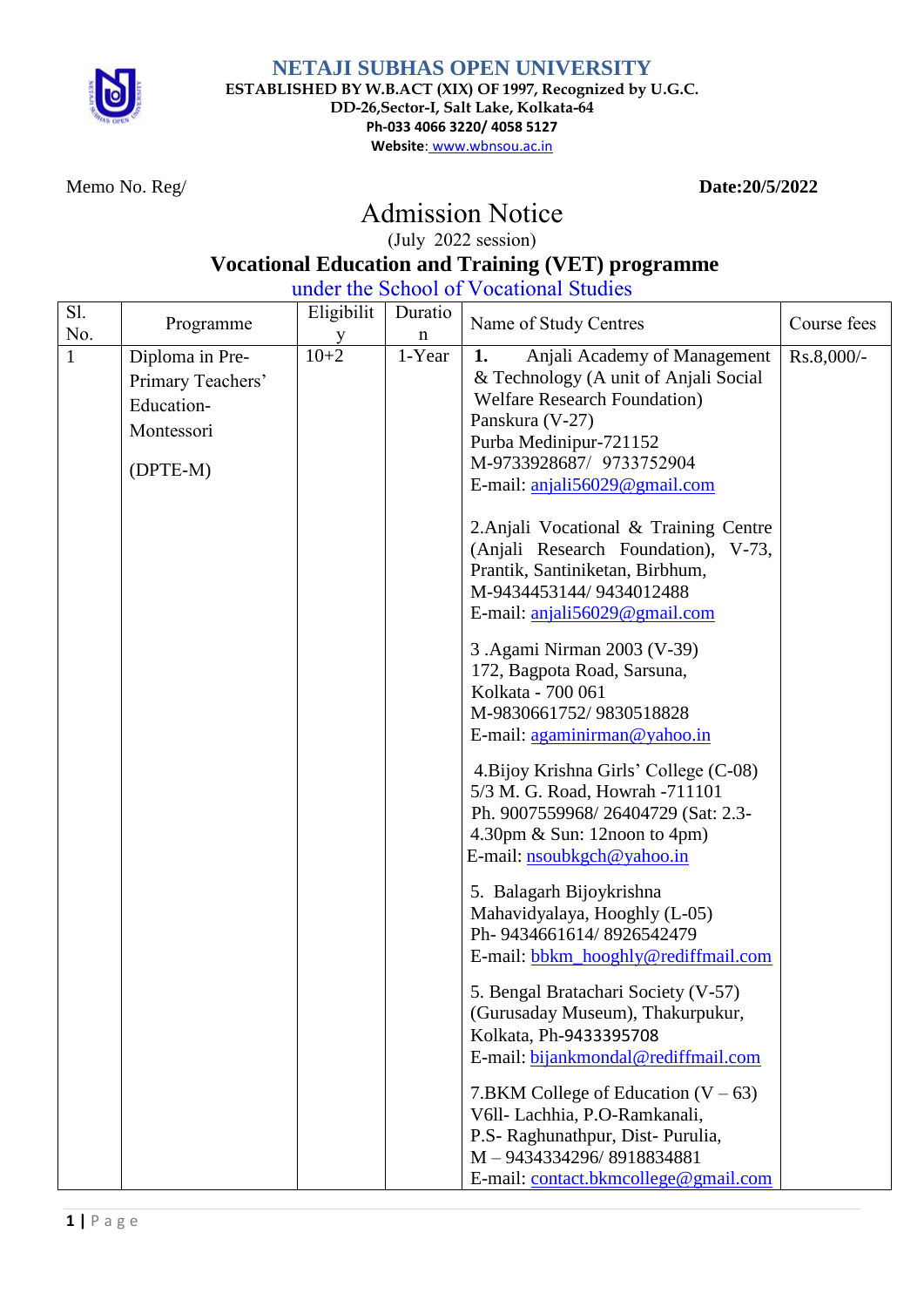

## **NETAJI SUBHAS OPEN UNIVERSITY ESTABLISHED BY W.B.ACT (XIX) OF 1997, Recognized by U.G.C. DD-26,Sector-I, Salt Lake, Kolkata-64 Ph-033 4066 3220/ 4058 5127**

|  | 8. Gourangdi B.Ed. College $(V - 64)$   |
|--|-----------------------------------------|
|  | Vill: Gourangdi, P.O: Panuriya,         |
|  | Asansol, Dist.: Paschim Bardhaman,      |
|  | M-9563940090/9614445474                 |
|  | E-mail:                                 |
|  | gourangdib.edcollege@gmail.com          |
|  |                                         |
|  |                                         |
|  | 9. Jagadish Chandra Mandal Institute of |
|  | Education, (JCMIE) under Rudranagar     |
|  | Sundarban Welfare Society               |
|  | Sagar, 24 Parganas (S)                  |
|  | M-9143782798/9831411711                 |
|  | E-mail: jcmie@yahoo.com                 |
|  |                                         |
|  | 10. Little Georgians (V-60),            |
|  | Vivekananda Pally, near- Jillipara,     |
|  | Bolpur, Birbhum,                        |
|  | E-mail: subhenc@gmail.com               |
|  | Mobile number: 9830277089/              |
|  | 9830277175                              |
|  |                                         |
|  |                                         |
|  | 11. Maharani Kasiswari College (W-02)   |
|  | 20, Ramakanto Bose Street,              |
|  | Kolkata-700003                          |
|  | Ph.9674424451/8910332010                |
|  | (7a.m. to 2.30 p.m.)                    |
|  | E-mail: mkcollegeprincipal@gmail.com    |
|  |                                         |
|  | 12. Nari Siksha Samity (V-24)           |
|  | 'BaniBhavan', Jhargram,                 |
|  | Paschim Medinipur                       |
|  | Ph-9433054996, 03221-255331             |
|  | E-mail: nssrita@gmail.com               |
|  |                                         |
|  | 13. Nabadwip Bakultala School of        |
|  | Education, (V-40) (A unit of Nabadwip   |
|  |                                         |
|  | Bakultala Vidyalaya Praktan Chhatra     |
|  | Sammilani), 31, Ampulia Para Lane,      |
|  | Nabadwip, Nadia.                        |
|  | Ph-7797719340/9474133990                |
|  | E-mail:                                 |
|  | bakultalapraktanee90@gmail.com          |
|  |                                         |
|  | 14. Pranavananda Institute of           |
|  | Management & Technology (A unit of      |
|  | Bharat Sevashram Sangha) E-mail:        |
|  | pimtonline@gmail.com                    |
|  |                                         |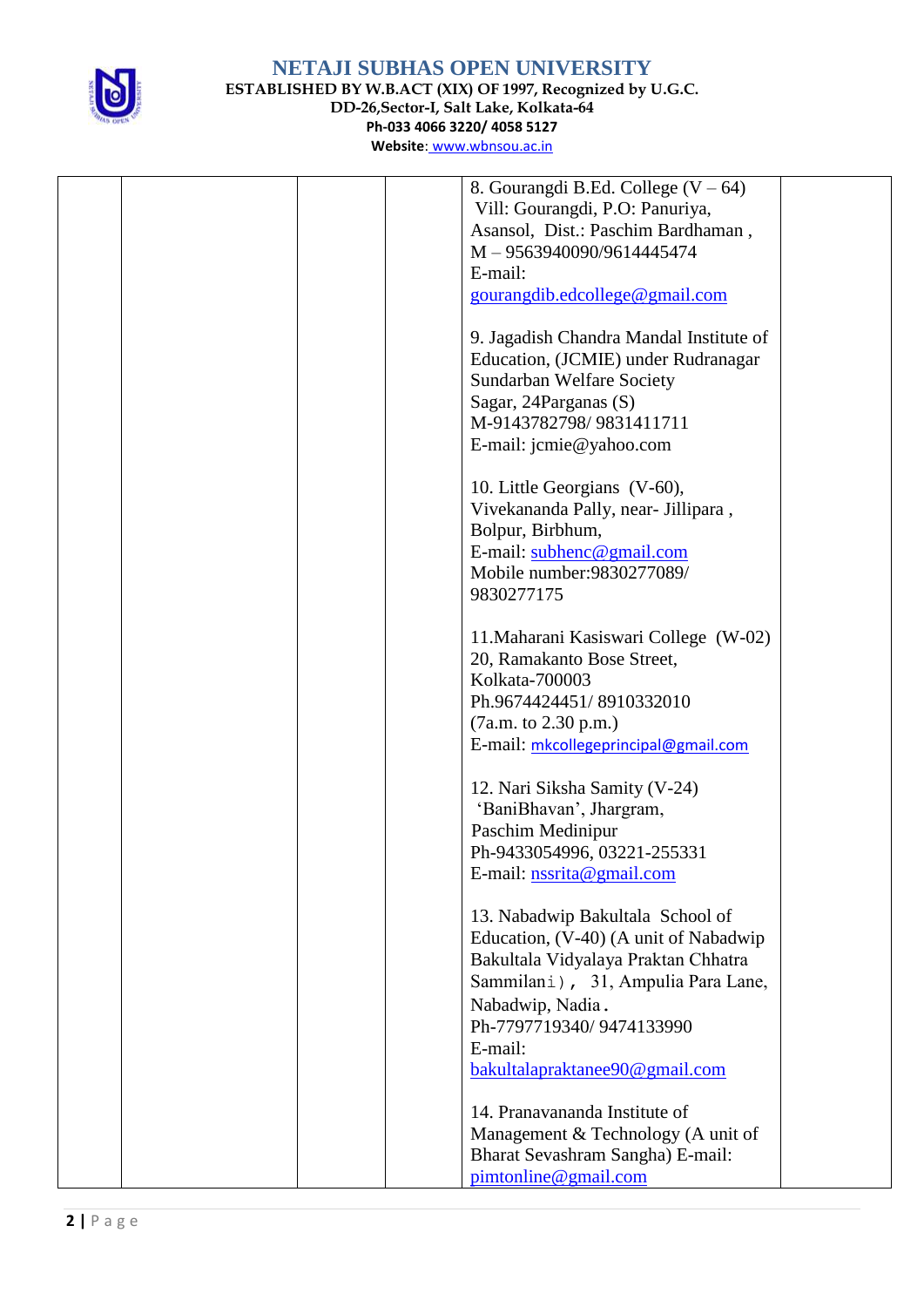

**NETAJI SUBHAS OPEN UNIVERSITY ESTABLISHED BY W.B.ACT (XIX) OF 1997, Recognized by U.G.C. DD-26,Sector-I, Salt Lake, Kolkata-64 Ph-033 4066 3220/ 4058 5127**

|                |                         |            |        | a) 8, Anil Moitra Road, Besco                    |             |
|----------------|-------------------------|------------|--------|--------------------------------------------------|-------------|
|                |                         |            |        | Residency, Ballygunge (P-<br>21), Kolkata-700019 |             |
|                |                         |            |        | M-9331256934/9830216056                          |             |
|                |                         |            |        | b) Pranab Kanya Sangha, (V-53)                   |             |
|                |                         |            |        | Hridaypur, North 24 Pgs,                         |             |
|                |                         |            |        | 8334079669/9641726951                            |             |
|                |                         |            |        | c) Farakka, Murshidabad (V-66),                  |             |
|                |                         |            |        | M-9732593561/9331256934                          |             |
|                |                         |            |        | d) Khatra, Bankura (V-68),<br>M-8348297129       |             |
|                |                         |            |        |                                                  |             |
|                |                         |            |        | 15. Sarojini Naidu College (E-06)                |             |
|                |                         |            |        | Kolkata, Ph-2559-2583/2529-8439                  |             |
|                |                         |            |        | E-mail:                                          |             |
|                |                         |            |        | sarojininaiducollege@gmail.com                   |             |
|                |                         |            |        | 16. Shanti Devi Vidyaniketan, (V-10)             |             |
|                |                         |            |        | Plassey, Barachandghar                           |             |
|                |                         |            |        | Dist. Nadia, Pin-741156,                         |             |
|                |                         |            |        | M-9800202184/9733638357                          |             |
|                |                         |            |        | $E$ -mail:<br>shantidevividyanikatan@gmail.com   |             |
|                |                         |            |        |                                                  |             |
|                |                         |            |        | 17. Surendralal Das Teachers' Training           |             |
|                |                         |            |        | College $(V-65)$                                 |             |
|                |                         |            |        | Anandanagar, Nischinda (Bally),                  |             |
|                |                         |            |        | Howrah, M- 6290793874                            |             |
|                |                         |            |        | E-mail: sldttc2005@gmail.com                     |             |
|                |                         |            |        | 18. Vidyasagar Foundation, (W-22)                |             |
|                |                         |            |        | Simulia, Vill-Tamna, Purulia-723102              |             |
|                |                         |            |        | Ph.8017208801/7866918956                         |             |
|                |                         |            |        | $E$ -mail:                                       |             |
|                |                         |            |        | vfset_tamna@rediffmail.com                       |             |
|                |                         |            |        | 19. Vivekananda Educational Institute            |             |
|                |                         |            |        | (V-56), Maynaguri Road, Ulladabri,               |             |
|                |                         |            |        | Jalpaiguri, M-8918929973/ 9735881001             |             |
|                |                         |            |        | E-mail:                                          |             |
|                |                         |            |        | vivekananda.e.institute@gmail.com                |             |
| $\overline{2}$ | <b>Advanced Diploma</b> | Any        | 1-Year | 1. Girindra Shekhar Institute of                 | Rs.18,000/- |
|                | in Psychological        | Graduate   |        | Psychological Education & Research               |             |
|                | Counselling             | $(10+2+3)$ |        | $(P-10),$                                        |             |
|                |                         | / Nursing  |        | P-535, Raja Basanta Roy Road,                    |             |
|                |                         | $(GNM)$ /  |        | Kolkata $-29$ ,                                  |             |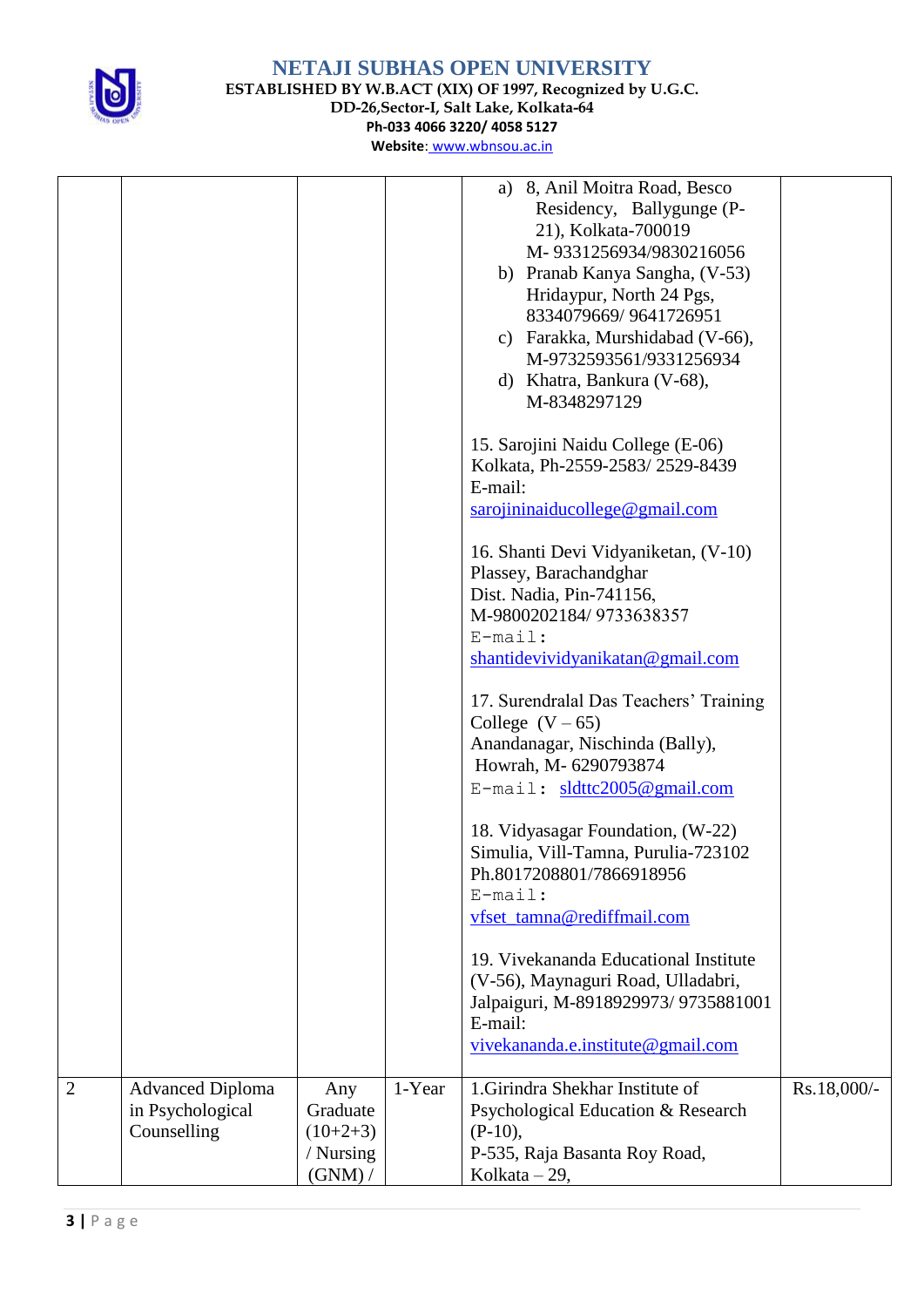

**ESTABLISHED BY W.B.ACT (XIX) OF 1997, Recognized by U.G.C.**

**DD-26,Sector-I, Salt Lake, Kolkata-64**

**Ph-033 4066 3220/ 4058 5127**

| Physical<br>Ph: 8902358430                                                      |               |
|---------------------------------------------------------------------------------|---------------|
| Medicine<br>E-mail: gsiperinstitute@gmail.com                                   |               |
| (i.e.                                                                           |               |
| MBBS/<br>2. Nazirpur Rainbow Educational                                        |               |
| BHMS/<br>Institute, (V-48) Nazirpur,                                            |               |
| Murshidabad<br>BAMS/                                                            |               |
| M-9733070694/9434882471<br>BUMS)                                                |               |
| E-mail:                                                                         |               |
| rainboweducational institute@gmail.co                                           |               |
| m                                                                               |               |
|                                                                                 |               |
| 3. Surendralal Das Teachers' Training                                           |               |
| Surendralal Das Teachers' Training                                              |               |
| College $(V-65)$                                                                |               |
| Anandanagar, Nischinda (Bally),                                                 |               |
| Howrah, M-6290793874                                                            |               |
| E-mail: sldttc2005@gmail.com                                                    |               |
|                                                                                 |               |
| 4. Vivekananda Educational Institute (V-                                        |               |
| 56)                                                                             |               |
| Maynaguri Road, Ulladabri,                                                      |               |
| Jalpaiguri                                                                      |               |
| M-8918929973/9735881001                                                         |               |
| E-mail:                                                                         |               |
| vivekananda.e.institute@gmail.com                                               |               |
|                                                                                 |               |
| 5. Shanti Devi Vidyaniketan, (V-10)                                             |               |
| Plassey, Barachandghar                                                          |               |
| Dist. Nadia, Pin-741156,                                                        |               |
| M-9800202184/9733638357                                                         |               |
| E-mail;                                                                         |               |
| shantidevividyanikatan@gmail.com                                                |               |
|                                                                                 |               |
| 6. Shivananda Health Society (P-19)                                             |               |
| 13/10, Kshetra Mohan Banerjee Road                                              |               |
| P.O-Nimta, Kolkata-49                                                           |               |
| E-mail:                                                                         |               |
| Shivanandahealthsociety@gmail.com                                               |               |
| Dr. Subrata Pal, M-9432012294/                                                  |               |
| 9239300520                                                                      |               |
| Ruby General Hospital ((V-47)<br>3.<br><b>Advanced Diploma</b><br>1-year<br>Any | Rs.30,000/-   |
| in Hospital Front<br>Graduate<br>Kasba Golpark, Kolkata-107                     | (Admission    |
| M-8335804444/9831227380<br><b>Office Management</b><br>$(10+2+3)$               | fee:          |
| E-mail: amelia08elias@gmail.com                                                 | $15,000 - \&$ |
|                                                                                 | Tuition fee:  |
|                                                                                 | $15,000/-$    |
|                                                                                 | payable in    |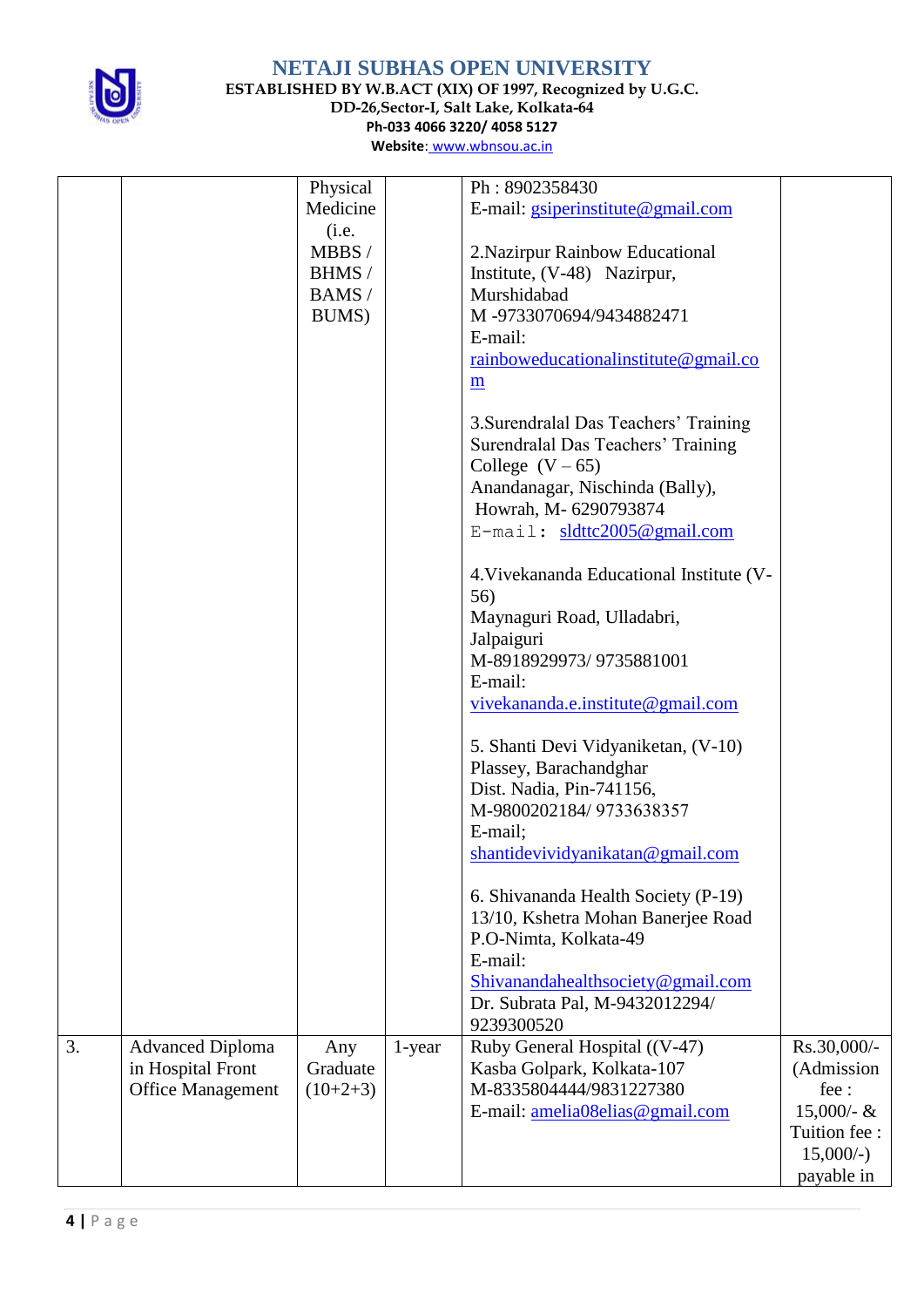

**ESTABLISHED BY W.B.ACT (XIX) OF 1997, Recognized by U.G.C.**

**DD-26,Sector-I, Salt Lake, Kolkata-64 Ph-033 4066 3220/ 4058 5127**

|                |                         |                      |         |                                                                          | two            |
|----------------|-------------------------|----------------------|---------|--------------------------------------------------------------------------|----------------|
|                |                         |                      |         |                                                                          | installment    |
| $\overline{4}$ | <b>Advanced Diploma</b> | Graduate             | 2-Year  | 1. Arabindranagar Youth Academy (V-                                      | Rs.15,000/-    |
|                | in Needle Work and      | $(10+2+3)$           |         | 31) Beguntari, Jalpaiguri, Pin - 735101.                                 | (in two        |
|                | Knitting                |                      |         | M-8250543330/9749315422                                                  | installment)   |
|                |                         |                      |         | E-mail: bapi1maitra@rediffmail.com                                       |                |
|                |                         |                      |         |                                                                          |                |
|                |                         |                      |         | 2. Nari Siksha Samity (V-24)                                             |                |
|                |                         |                      |         | 'Bani Bhavan'                                                            |                |
|                |                         |                      |         | 294/3 Acharya Prafulla Chandra Road                                      |                |
|                |                         |                      |         | Kolkata - 700009                                                         |                |
|                |                         |                      |         | (Only for girls),                                                        |                |
|                |                         |                      |         | E-mail: $nssrita@gmail.com$                                              |                |
|                |                         |                      |         | 3. Nari Siksha Samity (V-25),                                            |                |
|                |                         |                      |         | 'Bani Bhavan', Jhargram, Paschim                                         |                |
|                |                         |                      |         | Medinipur                                                                |                |
|                |                         |                      |         | Ph-9433054996/03221-255331                                               |                |
|                |                         |                      |         | 03221-255137, E-mail:                                                    |                |
|                |                         |                      |         | nssrita@gmail.com                                                        |                |
|                |                         |                      |         | (only for Girls)                                                         |                |
|                |                         |                      |         | 4. Suri Mahila Samity (V-26)                                             |                |
|                |                         |                      |         | R.T. Girls' School, Suri, Birbhum                                        |                |
|                |                         |                      |         | M-9476338671/9734456534                                                  |                |
|                |                         |                      |         | E-mail:                                                                  |                |
|                |                         |                      |         | surimahilasamity1920@gmail.com                                           |                |
|                |                         |                      |         | (only for Girls)                                                         |                |
|                |                         |                      |         | 5. Nazirpur Rainbow Educational                                          |                |
|                |                         |                      |         | Institute, (V-48) Nazirpur,                                              |                |
|                |                         |                      |         | Murshidabad                                                              |                |
|                |                         |                      |         | M-9733070694/9434882471                                                  |                |
|                |                         |                      |         | E-mail:                                                                  |                |
|                |                         |                      |         | rainboweducational institute@gmail.co                                    |                |
|                |                         |                      |         | m                                                                        |                |
| 5              | <b>Advanced Diploma</b> | Graduate             | 2-Years | 1. Anindya Yoga Society (V-30)                                           |                |
|                | in Applied Yoga &       | $(10+2+3)$           |         | 8A, Bank Colony, Dhakuria, Babu                                          | Rs. 20,000/-   |
|                | Naturopathy             | <b>Lateral</b>       |         | Bagan, Kolkata-31. M-                                                    |                |
|                |                         | <b>Entry:</b>        |         | 9331092430/8017276249                                                    | $(Rs.10,000/-$ |
|                |                         | 1-year               |         | E-mail:anindyayoga001@gmail.com                                          | for lateral    |
|                |                         | Diploma              |         |                                                                          | entry)         |
|                |                         | in Yoga/<br>Naturopa |         | 2. Anjali Academy of Management &<br>Technology (A unit of Anjali Social |                |
|                |                         | thy                  |         | <b>Welfare Research Foundation</b> )                                     |                |
|                |                         | from                 |         | Panskura (V-27) Purba Medinipur-                                         |                |
|                |                         | <b>NSOU</b>          |         | 721152                                                                   |                |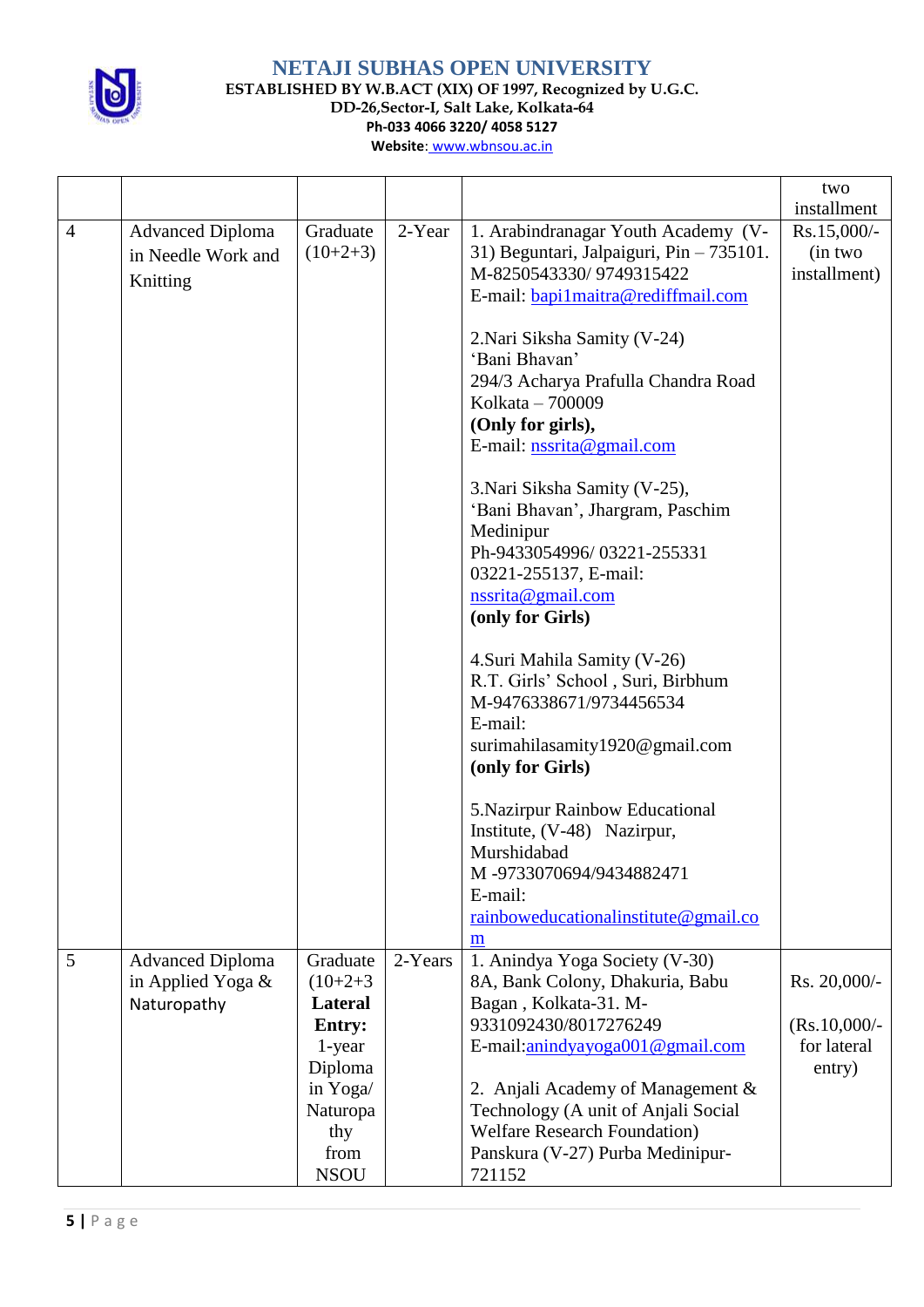

**ESTABLISHED BY W.B.ACT (XIX) OF 1997, Recognized by U.G.C. DD-26,Sector-I, Salt Lake, Kolkata-64**

**Ph-033 4066 3220/ 4058 5127**

| with        | M-9733928687/ 9733752904               |  |
|-------------|----------------------------------------|--|
| $10+2+3$    | E-mail: $aniali56029@gmail.com$        |  |
| degree      |                                        |  |
| (in the     | 3. Anjali Vocational & Training Centre |  |
| $2nd$ year) | (Anjali Research Foundation), V-73,    |  |
|             | Prantik, Santiniketan, Birbhum,        |  |
|             | M-9434453144/9434012488                |  |
|             | E-mail: anjali56029@gmail.com          |  |
|             |                                        |  |
|             | 4. Nazirpur Rainbow Educational        |  |
|             | Institute, (V-48) Nazirpur,            |  |
|             | Murshidabad                            |  |
|             | M-9733070694/9434882471                |  |
|             | E-mail:                                |  |
|             | rainboweducational institute@gmail.co  |  |
|             |                                        |  |
|             | m                                      |  |
|             | 5. Pranavananda Institute of           |  |
|             | Management & Technology (A unit of     |  |
|             | Bharat Sevashram Sangha) E-mail:       |  |
|             | pimtonline@gmail.com                   |  |
|             | a) 8, Anil Moitra Road, Besco          |  |
|             | Residency, Ballygunge (P-21),          |  |
|             | Kolkata-700019                         |  |
|             | M-9331256934/9830216056                |  |
|             |                                        |  |
|             | b) Khatra, Bankura (V-68),             |  |
|             | M-8348297129/9331256934                |  |
|             | c) Malda $(V-67)$                      |  |
|             | M-9474653567/9830216056                |  |
|             | 6. Shivananda Health Society (P-19)    |  |
|             | 13/10, Kshetra Mohan Banerjee Road     |  |
|             | P.O-Nimta, Kolkata-49                  |  |
|             | E-mail:                                |  |
|             | Shivanandahealthsociety@gmail.com      |  |
|             | Dr. Subrata Pal, M-9432012294/         |  |
|             | 9239300520                             |  |
|             |                                        |  |
|             | 7. Shanti Devi Vidyaniketan, (V-10)    |  |
|             | Plassey, Barachandghar                 |  |
|             | Dist. Nadia, Pin-741156,               |  |
|             | M-9800202184/9733638357                |  |
|             | $E$ -mail:                             |  |
|             | shantidevividyanikatan@gmail.com       |  |
|             |                                        |  |
|             | 8. Vivekananda Educational Institute   |  |
|             | (V-56), Maynaguri Road, Ulladabri,     |  |
|             | Jalpaiguri, M-8918929973/9735881001    |  |
|             | E-mail:                                |  |
|             |                                        |  |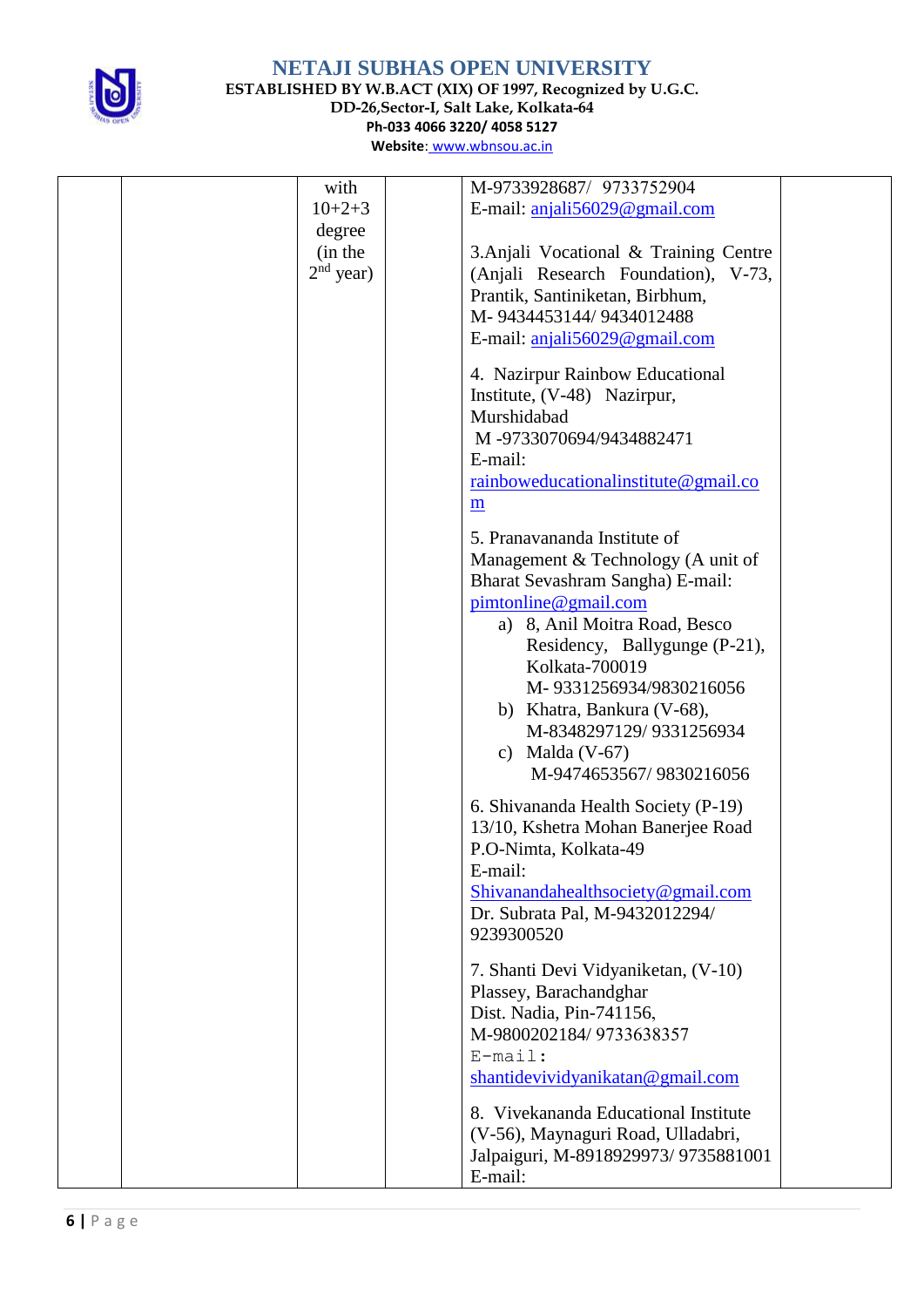

**NETAJI SUBHAS OPEN UNIVERSITY ESTABLISHED BY W.B.ACT (XIX) OF 1997, Recognized by U.G.C. DD-26,Sector-I, Salt Lake, Kolkata-64 Ph-033 4066 3220/ 4058 5127**

|                |                                                                   |                                               |        | vivekananda.e.institute@gmail.com                                                                                                                                                                                                                                                                                                                                                                                                                                                                                                                                                                                                                                                                                                                                                                                                          |                                                                     |
|----------------|-------------------------------------------------------------------|-----------------------------------------------|--------|--------------------------------------------------------------------------------------------------------------------------------------------------------------------------------------------------------------------------------------------------------------------------------------------------------------------------------------------------------------------------------------------------------------------------------------------------------------------------------------------------------------------------------------------------------------------------------------------------------------------------------------------------------------------------------------------------------------------------------------------------------------------------------------------------------------------------------------------|---------------------------------------------------------------------|
| 6              | Diploma in Fire<br>Safety & Security<br>Management                | $10+2$                                        | 1-Year | 1. Anjali Academy of Management &<br>Technology (V-27)(A unit of Anjali<br><b>Social Welfare Research Foundation</b><br>Panskura, Purba Medinipur-721152<br>M-9434453144/9733928687<br>E-mail: anjali56029@gmail.com<br>2. Pranavananda Institute of<br>Management & Technology,<br>(A unit of Bharat Sevashram Sangha)<br>a) Kolkata (P-21), M:<br>9331256934/9830216056<br>b) Malda (V-67), M: 9474653567<br>c) Khatra (V-68), M-8348297129/<br>9331256934<br>E-mail: pimtonline@gmail.com<br>3. Nazirpur Rainbow Educational<br>Institute, (V-48), Murshidabad,<br>Nazirpur,<br>M-9733070694/9434882471<br>E-mail:<br>rainboweducational institute @ gmail.co<br>m<br>4. Vivekananda Educational Institute<br>(V-56), Maynaguri Road, Ulladabri,<br>Jalpaiguri, M-8918929973/9735881001<br>E-mail:<br>vivekananda.e.institute@gmail.com | Rs.7,000/-                                                          |
| $\overline{7}$ | Tailoring & Dress<br>Designing<br>(Advance Certificate<br>Course) | X                                             | 1year  | 1. Anjali Academy of Management &<br>Technology (V-27)(A unit of Anjali<br><b>Social Welfare Research Foundation</b><br>Panskura, Purba Medinipur-721152<br>M-9434453144/9733928687<br>E-mail: anjali56029@gmail.com<br>2. Anjali Vocational & Training Centre<br>(Anjali Research Foundation), V-73,<br>Prantik, Santiniketan, Birbhum,<br>M-9614134254/9434453144                                                                                                                                                                                                                                                                                                                                                                                                                                                                        | 6) At the<br>time of<br>admission:<br>Rs.9,000/-                    |
| 7              | Tailoring & Dress<br>Designing<br>(Advanced Diploma               | $10+2+3$<br>(Lateral<br>entry:<br>who<br>have | 2years | 3.Al-Ameen Memorial Minority<br>College (J-06), Hatpara, Burorghat,<br>Joynagar,<br>24Parganas (S)<br>M-9874854960/9674331935                                                                                                                                                                                                                                                                                                                                                                                                                                                                                                                                                                                                                                                                                                              | $7)21,000/-$<br>(at the<br>beginning<br>of 2nd year:<br>Rs.12,000/- |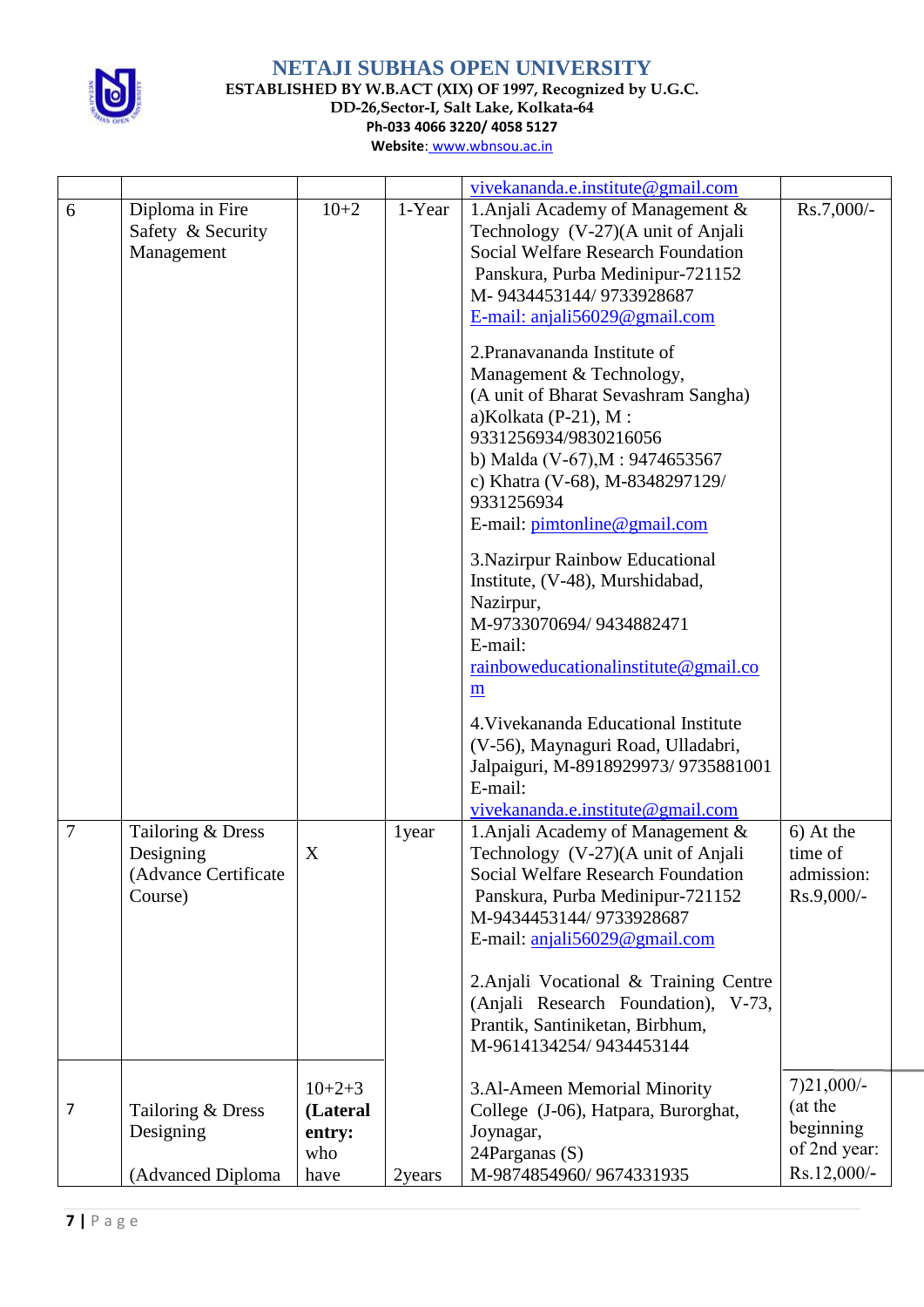

**ESTABLISHED BY W.B.ACT (XIX) OF 1997, Recognized by U.G.C.**

**DD-26,Sector-I, Salt Lake, Kolkata-64**

**Ph-033 4066 3220/ 4058 5127**

| Website: www.wbnsou.ac.in |  |
|---------------------------|--|
|                           |  |

| Course) | complete                                                                                                                                     | E-mail: alameenmemorial@gmail.com                                                                                                                                                                                                                                                                                                                                        | (for lateral              |
|---------|----------------------------------------------------------------------------------------------------------------------------------------------|--------------------------------------------------------------------------------------------------------------------------------------------------------------------------------------------------------------------------------------------------------------------------------------------------------------------------------------------------------------------------|---------------------------|
|         | d<br>advance<br>d<br>certificat<br>e from<br><b>NSOU</b><br>having<br>$10+2+3$<br>degree<br>may join<br>this<br>course at<br>the<br>beginnin | 4. Bengal Bratachari Society (V-57)<br>(Gurusaday Museum), Thakurpukur,<br>Kolkata, Ph-9433395708<br>E-mail: bijankmondal@rediffmail.com<br>5. Nari Siksha Samity (V-24)<br>'Bani Bhavan'<br>294/3 Acharya Prafulla Chandra Road<br>Kolkata - 700009, M-9433054996/<br>8972736705/23544996<br>E-mail: nssrita@gmail.com<br>6. Nari Siksha Samity (V-25)<br>'Bani Bhavan' | entry:<br>$Rs.12,000/-$ ) |
|         | g of the<br>$2nd$ year)                                                                                                                      | Jhargram, Paschim Medinipur<br>Ph-9433054996 /03221-255331/03221-<br>255137<br>E-mail: nssrita@gmail.com<br>7. Pranavananda Institute of<br>Management & Technology (A unit of<br>Bharat Sevashram Sangha) E-mail:<br>pimtonline@gmail.com;<br>a) Diamond Harbour (V-37)<br>South 24 Parganas<br>M-9331256934/9836578403<br>b) Pranab Kanya Sangha (V-53),               |                           |
|         |                                                                                                                                              | Hridaypur, North 24 Pgs, M-<br>8334079669,9641726951<br>Debinagar (V-55), Raigunj,<br>C)<br>Uttar Dinajpur,<br>M-9382878853/9331256934<br>d) Bardhaman $(V-58)$ ,<br>M-9679711007/9331256934<br>e) Malda (V-67), M-9434836786<br>f) Khatra (V-68), Bankura,<br>M-8348297129/9331256934<br>g) Purulia $(V-69)$ ,<br>M-7584932680/9331256934                               |                           |
|         |                                                                                                                                              | 8. Shanti Devi Vidyaniketan, (V-10)<br>Plassey, Barachandghar<br>Dist. Nadia, Pin-741156,<br>M-9800202184/9733638357<br>E-mail:<br>shantidevividyanikatan@gmail.com                                                                                                                                                                                                      |                           |